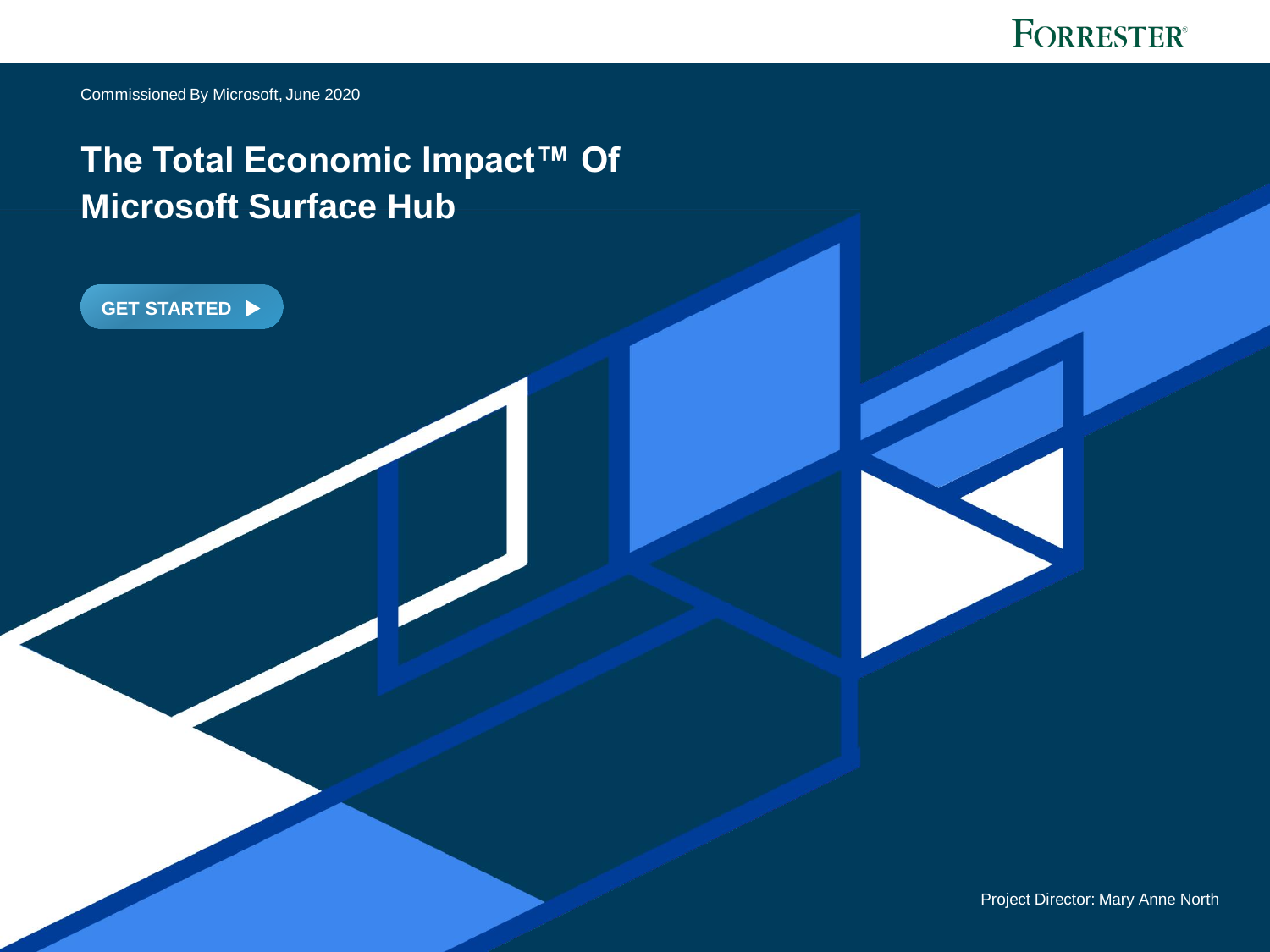<span id="page-1-0"></span>Commissioned By Microsoft, June 2020

## **The Total Economic Impact™ Of Microsoft Surface Hub**

| <b>OVERVIEW</b> | <b>CUSTOMER JOURNEY</b> | <b>BENEFITS</b> | <b>COSTS</b> | <b>SUMMARY</b> | <b>APPENDIX</b> |  |
|-----------------|-------------------------|-----------------|--------------|----------------|-----------------|--|
| $\bullet$ 2     |                         |                 |              |                |                 |  |

#### **Executive Summary**

#### **BY IMPROVING COLLABORATION FOR BOTH ONSITE AND REMOTE PARTICIPANTS, MICROSOFT SURFACE HUB MAKES MEETINGS MORE EFFICIENT AND PRODUCTIVE. IT ALSO ENABLES ORGANIZATIONS TO USE SPACE IN NEW AND DIFFERENT WAYS.**

Surface Hub meeting participants (regardless of location) can simultaneously engage with content and each other, then capture meeting outputs digitally in order to continue collaborating after the meeting. Users can access it in locations ranging from a meeting room or huddle space to nearly anywhere using the mobile Surface Hub 2S.

Microsoft commissioned Forrester Consulting to conduct a TEI study and examine the potential return on investment enterprises may realize from deploying Surface Hub. The purpose of this study is to provide readers with a framework to evaluate the potential financial impact on their organizations of using Surface Hub. Forrester quantified benefits, costs, risks, and flexibility based on interviews with five Surface Hub customers. Using customer feedback, Forrester determined this investment has the following three-year risk-adjusted financial impact on a composite organization:



**Net Present Value: \$28.9 million**



**Return On Investment: 302%**



**Payback Period: <6 months** 



**Benefits Present Value: \$38.4 million** 

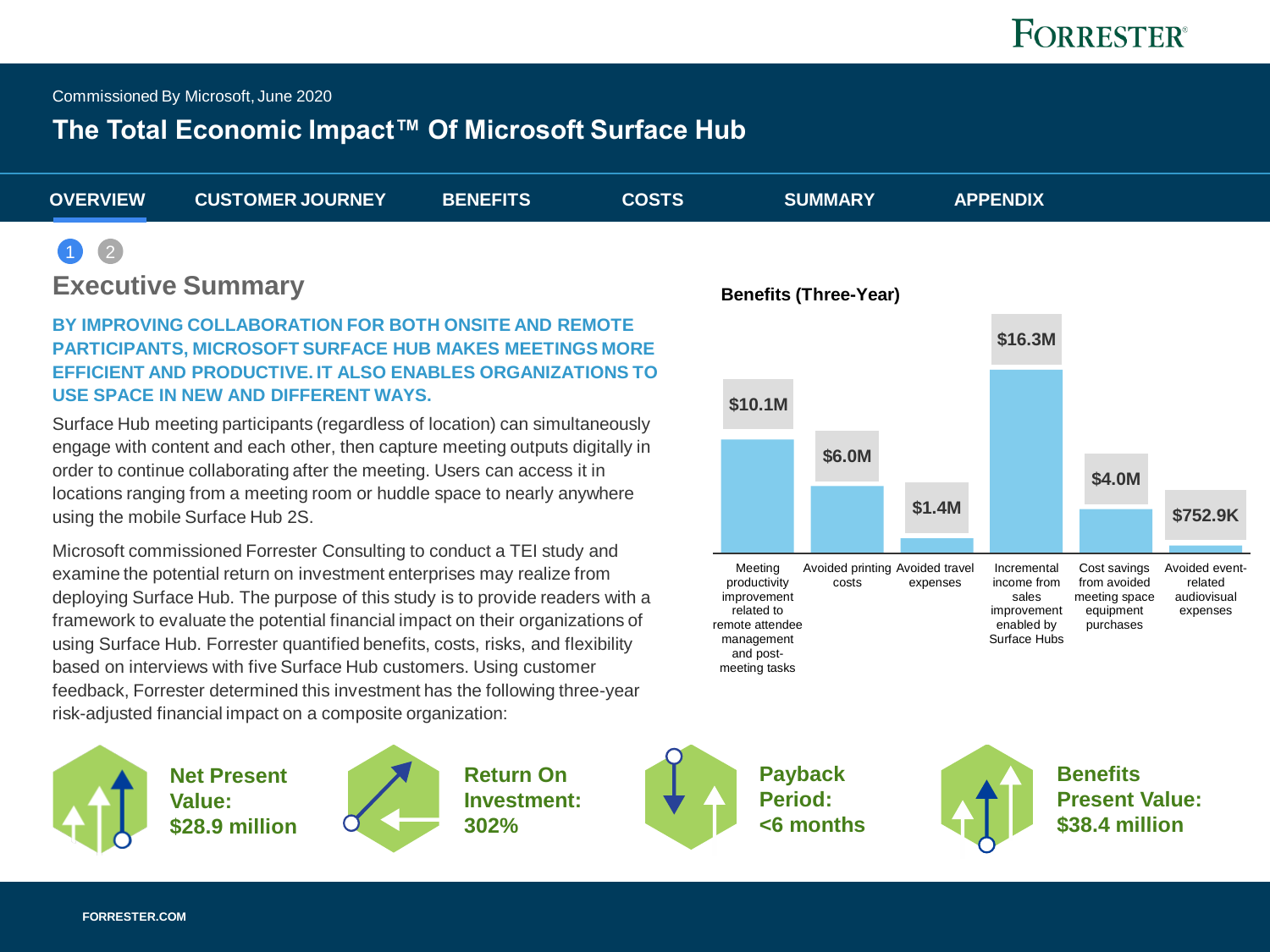# **FORRESTER**<sup>®</sup>

<span id="page-2-0"></span>Commissioned By Microsoft, June 2020

### **The Total Economic Impact™ Of Microsoft Surface Hub**

| <b>OVERVIEW</b>                                                    | <b>CUSTOMER JOURNEY</b> | <b>BENEFITS</b> | <b>COSTS</b> | <b>SUMMARY</b> | <b>APPENDIX</b> |  |
|--------------------------------------------------------------------|-------------------------|-----------------|--------------|----------------|-----------------|--|
| $\begin{array}{ c c c }\n\hline\n\text{1} & \text{2}\n\end{array}$ |                         |                 |              |                |                 |  |

### **Forrester's Total Economic ImpactTM Methodology**

The Total Economic Impact (TEI) is a methodology developed by Forrester Research that enhances a company's technology decision-making processes and assists vendors in communicating the value proposition of their solutions to clients.

The TEI methodology consists of four components to evaluate investment value:

- **Benefits** represent the value delivered to the user organization by the project.
- **Costs** represent the investment necessary to capture the benefits of the project.
- **Flexibility** represents the value that can be obtained for some future additional investment, building on top of the initial investment already made.
- **Risks** represent the uncertainty of benefit and cost estimates contained within the investment.

|                 |                                  | <b>TCO</b> | <b>ROI</b> | <b>TEI</b> |
|-----------------|----------------------------------|------------|------------|------------|
|                 | <b>IT</b> costs                  |            |            |            |
| IT impact       | IT cost savings                  |            |            |            |
| <b>Business</b> | User efficiency                  |            |            |            |
| impact          | <b>Business</b><br>effectiveness |            |            |            |
| Risk/           | <b>Risk mitigation</b>           |            |            |            |
| uncertainty     | Risk versus reward               |            |            |            |
| Strategic       | Scalability                      |            |            |            |
| impact          | Flexibility                      |            |            |            |

See Appendix for more details.

#### **Forrester took a multistep approach to evaluate the impact that Surface Hub can have on an organization:**

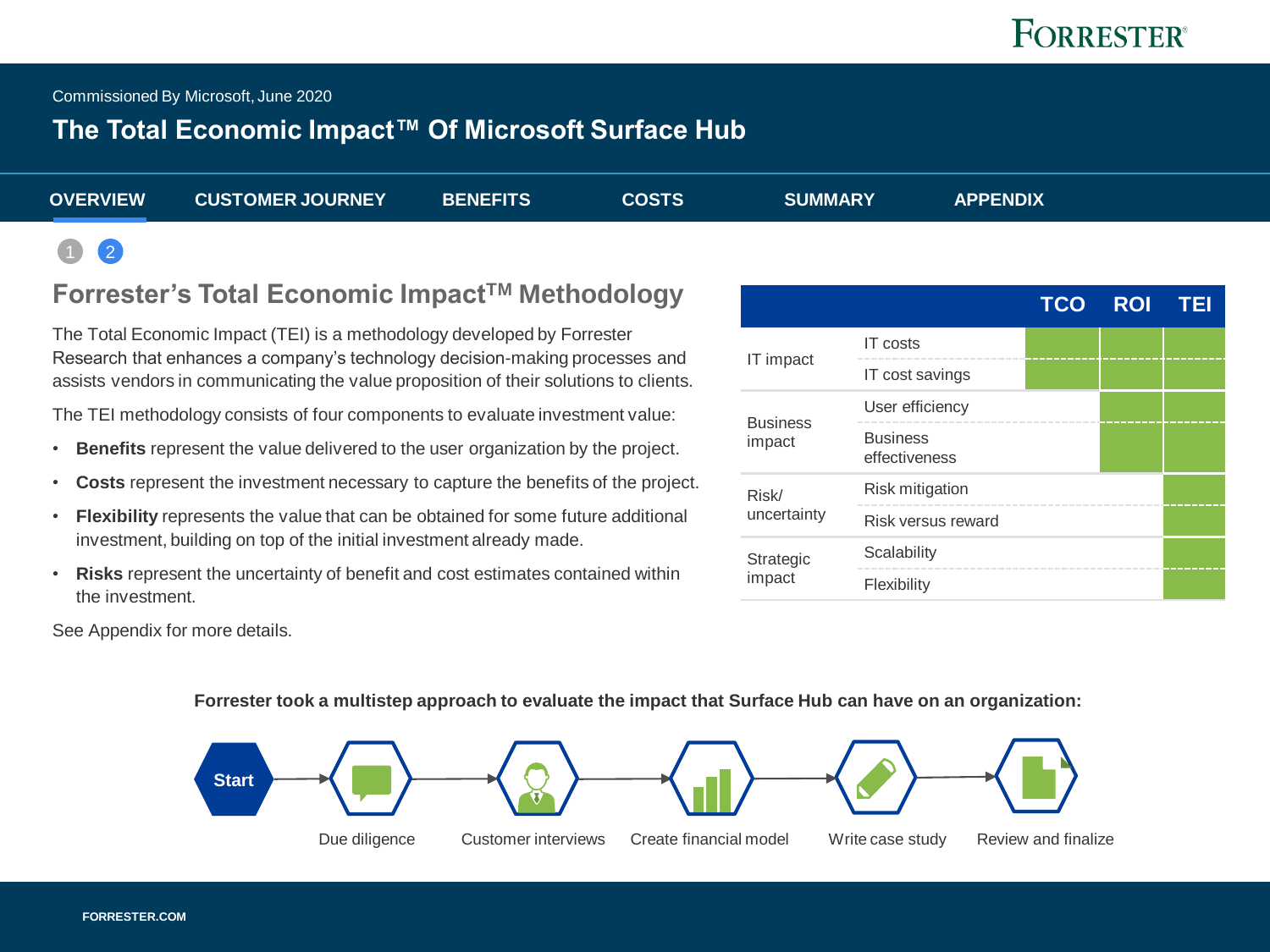<span id="page-3-0"></span>Commissioned By Microsoft, June 2020

## **The Total Economic Impact™ Of Microsoft Surface Hub**

| <b>OVERVIEW</b>                       | <b>CUSTOMER JOURNEY</b>                        | <b>BENEFITS</b> | <b>COSTS</b> | <b>SUMMARY</b> | <b>APPENDIX</b>                                                |
|---------------------------------------|------------------------------------------------|-----------------|--------------|----------------|----------------------------------------------------------------|
|                                       |                                                |                 |              |                |                                                                |
|                                       | <b>About The Surface Hub Customers</b>         |                 |              |                |                                                                |
| <b>Varied industries</b><br>$\bullet$ |                                                |                 |              |                | "The shared digital whiteboards                                |
| <b>Financial services</b><br>٠        |                                                |                 |              |                | and being able to make<br>conversations visual help to get     |
| $\bullet$                             | Professional services (2)                      |                 |              |                | everyone on the same page."                                    |
| Manufacturing                         |                                                |                 |              |                |                                                                |
| Utility<br>۰                          |                                                |                 |              |                |                                                                |
| $\bullet$                             | <b>Decisionmaker interviewees</b>              |                 |              |                |                                                                |
| ٠                                     | Service designer, digital workspace            |                 |              |                | "The spitballing and brainstorming<br>is a totally transformed |
| ٠                                     | Video and collaboration strategy architect     |                 |              |                | experience. We get more done                                   |
| ٠                                     | Digital leader; senior manager                 |                 |              |                | now in the same amount of time<br>during meetings."            |
| ٠                                     | Two members of the product digital office      |                 |              |                |                                                                |
| ۰                                     | Senior technical architect                     |                 |              |                |                                                                |
| $\bullet$                             | <b>Diverse Surface Hub objectives</b>          |                 |              |                |                                                                |
| <b>Better collaboration</b>           |                                                |                 |              |                | "The mobility of a Surface Hub 2S                              |
| $\bullet$                             | More productive meetings                       |                 |              |                | gives us more flexibility."                                    |
| ٠                                     | Enhanced client experience                     |                 |              |                |                                                                |
|                                       | Simpler and less expensive all-in-one solution |                 |              |                |                                                                |
|                                       |                                                |                 |              |                |                                                                |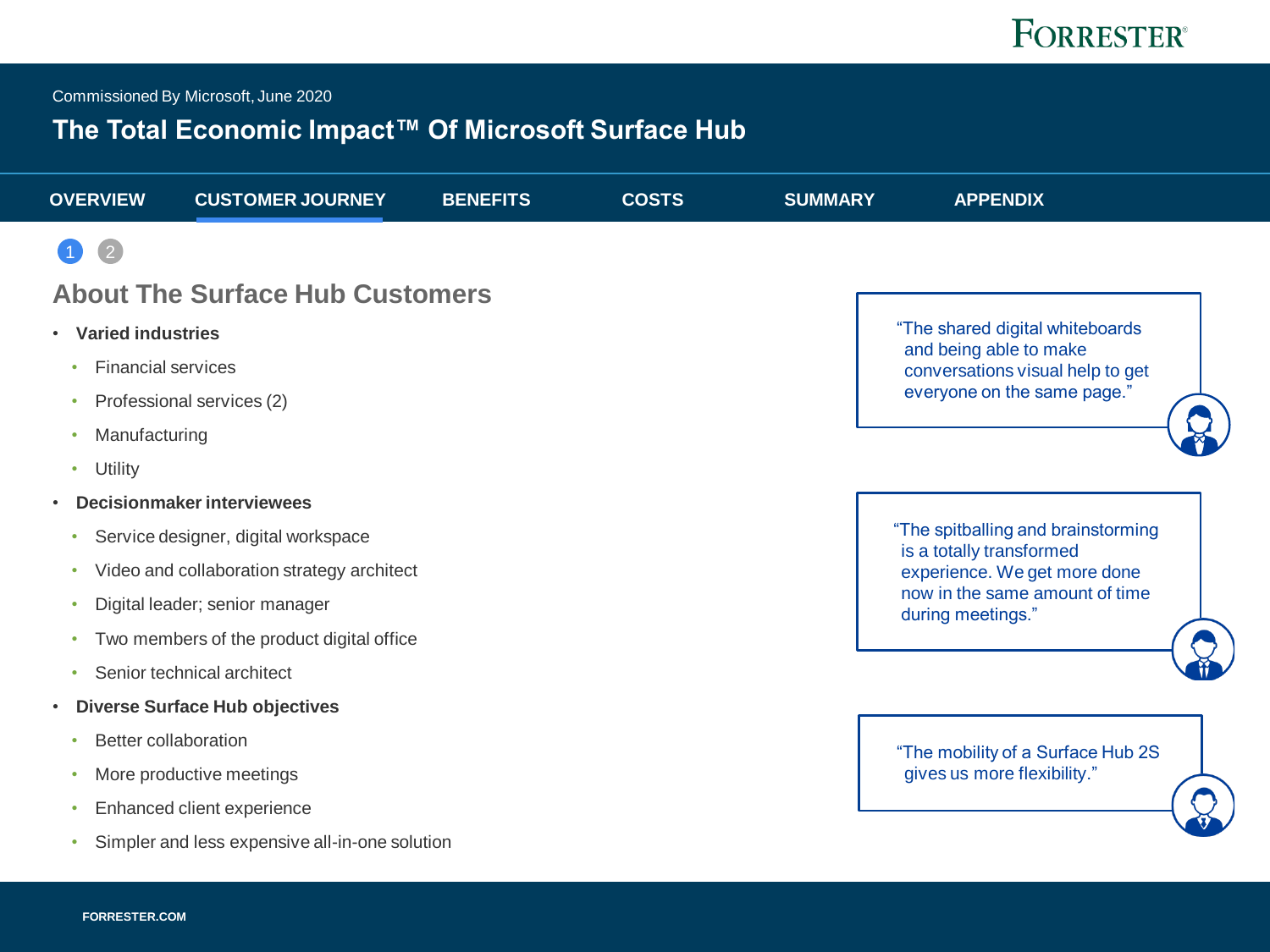<span id="page-4-0"></span>Commissioned By Microsoft, June 2020

## **The Total Economic Impact™ Of Microsoft Surface Hub**

| <b>OVERVIEW</b>                                              | <b>CUSTOMER JOURNEY</b> | <b>BENEFITS</b> | COSTS | <b>SUMMARY</b> | <b>APPENDIX</b> |  |
|--------------------------------------------------------------|-------------------------|-----------------|-------|----------------|-----------------|--|
| $\begin{array}{ c c c c }\hline 1 & 2 \\ \hline \end{array}$ |                         |                 |       |                |                 |  |

#### **COMPOSITE ORGANIZATION**

The composite organization is representative of the five Microsoft customers that Forrester interviewed. This composite organization is used to present the aggregate financial analysis in the next section and has the following characteristics:

- The composite organization is a global professional services entity with more than 200,000 employees serving thousands of clients and working either remotely or from one of the organization's nearly 200 offices worldwide.
- The composite organization has been using Surface Hub for several years and now has more than 500 Surface Hubs deployed in conference rooms and collaboration spaces.
- The Surface Hubs are integrated with Microsoft Teams, and are used to optimize internal operations and client-facing activities.

"Surface Hubs make it seem like remote participants are in the room and really part of the meeting. The more inclusive virtual environment breaks down boundaries between remote and on-site workers."

"We can improve collaboration through new approaches to working together and use space in new and different ways."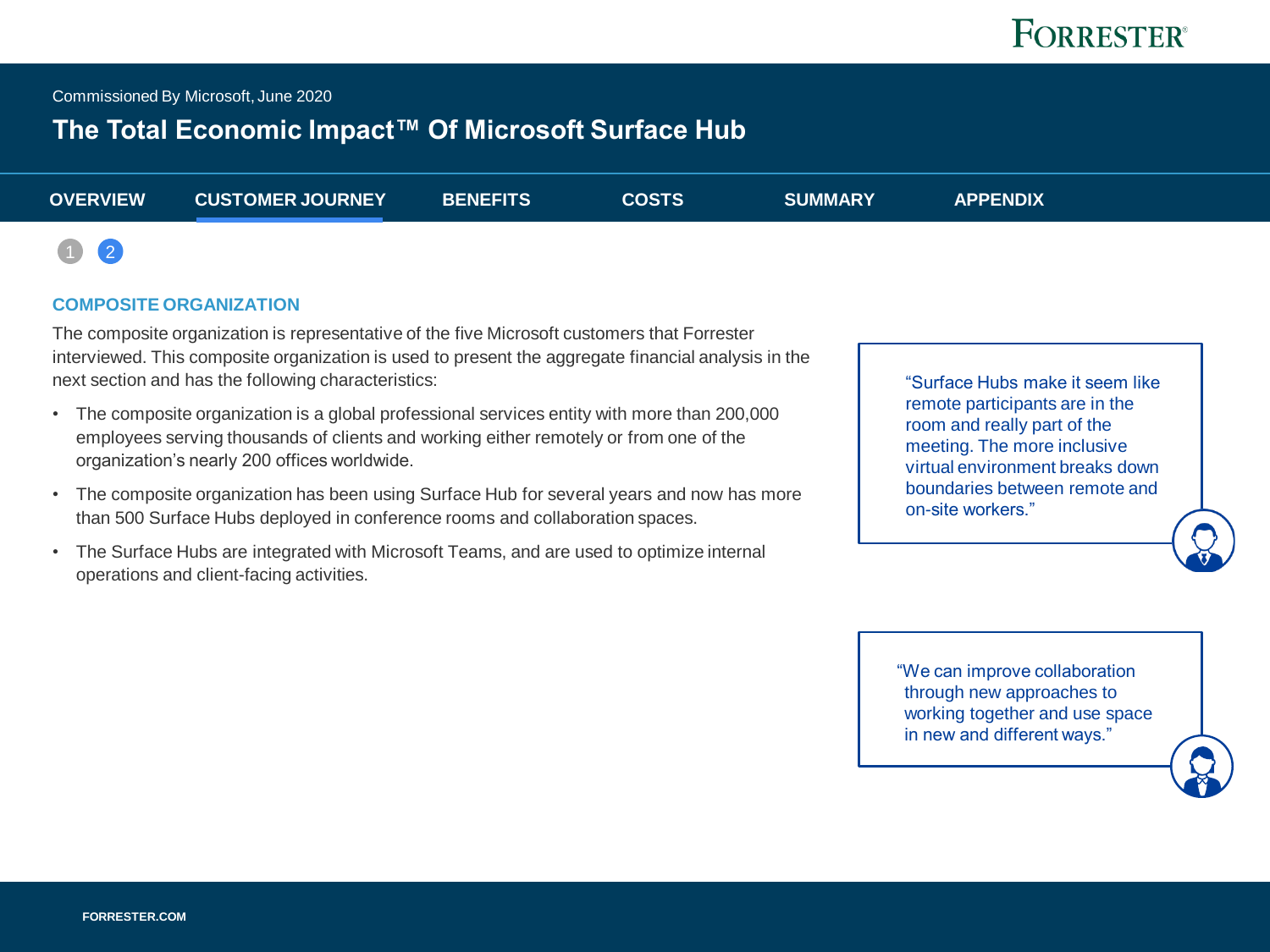<span id="page-5-0"></span>Commissioned By Microsoft, June 2020

### **The Total Economic Impact™ Of Microsoft Surface Hub**

| <b>OVERVIEW</b> | <b>CUSTOMER JOURNEY</b> | <b>BENEFITS</b> | <b>COSTS</b> | <b>SUMMARY</b> | <b>APPENDIX</b> |
|-----------------|-------------------------|-----------------|--------------|----------------|-----------------|
|                 |                         |                 |              |                |                 |

#### $1)$   $(2)$  $(2)$  $(2)$   $(3)$  $(3)$  $(3)$ [4](#page-5-0) [5](#page-15-0) [6](#page-15-0) [7](#page-15-0) [8](#page-15-0)

#### **Microsoft Surface Hub enables:**

#### **MEETING PRODUCTIVITY IMPROVEMENT RELATED TO REMOTE ATTENDEE MANAGEMENT AND POST-MEETING TASKS**

- By using Surface Hubs for meetings instead of their prior audiovisual equipment, interviewed organizations improved employee productivity in two ways: Meetings with remote participants start faster and meetings require less time for post-meeting tasks.
- In meetings initiated from a Surface Hub, the "one-touch join" functionality gets meetings underway quickly, including those that involve remote participants. Confirming that remote participants are connected no longer creates delays for meeting organizers and participants who struggle to connect.
- Surface Hubs also save post-meeting time previously spent capturing paper annotations in a digital format, taking pictures of whiteboards, typing up discussion notes, capturing what got jotted on sticky notes, making edits that were discussed, or writing up explanations of a diagram or image. With Surface Hubs, meeting outputs are already digitized and just need to be distributed to participants. An IT specialist at a manufacturer explained: "With Surface Hub, you don't need to spend time taking minutes. It's right there on the whiteboard."
- **Meeting productivity improvement related to remote attendee management and post-meeting tasks saved the composite organization a risk-adjusted total present value of \$10.1 million over three years.**



**Three-year PV: \$10.1 million**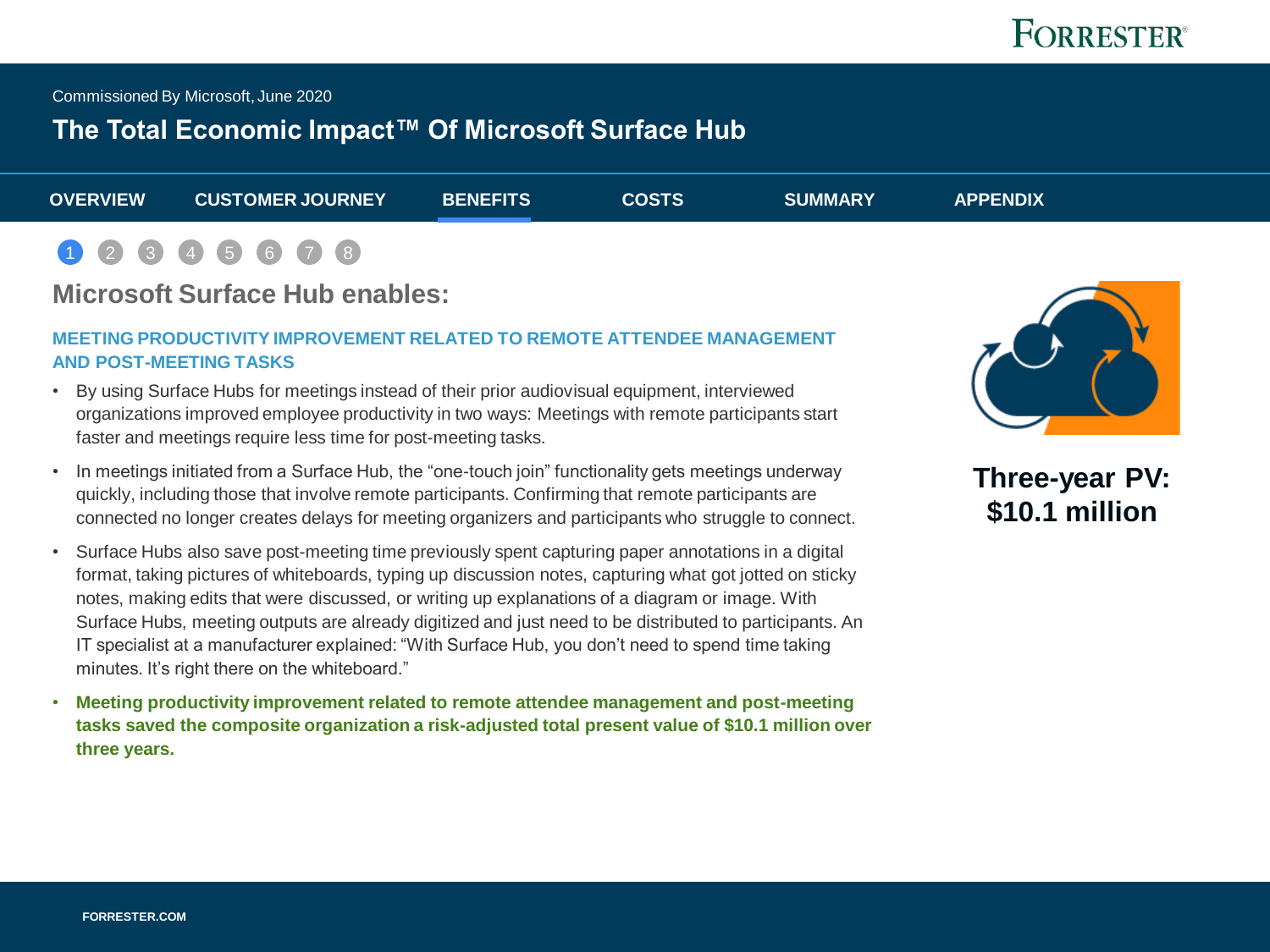Commissioned By Microsoft, June 2020

## **The Total Economic Impact™ Of Microsoft Surface Hub**

| <b>OVERVIEW</b> |                | <b>CUSTOMER JOURNEY</b>                                                                                                                       | <b>BENEFITS</b> | <b>COSTS</b>                |                | <b>SUMMARY</b> | <b>APPENDIX</b> |               |
|-----------------|----------------|-----------------------------------------------------------------------------------------------------------------------------------------------|-----------------|-----------------------------|----------------|----------------|-----------------|---------------|
|                 |                | <b>Meeting Productivity Improvement</b>                                                                                                       |                 |                             |                |                |                 |               |
|                 | REF.           | <b>METRIC</b>                                                                                                                                 |                 | CALC.                       | <b>INITIAL</b> | <b>YEAR1</b>   | <b>YEAR 2</b>   | <b>YEAR 3</b> |
|                 | A <sub>1</sub> | Number of Surface Hub devices in use                                                                                                          |                 |                             |                | 95             | 215             | 515           |
|                 | A2             | Average device utilization rate                                                                                                               |                 |                             |                | 55%            | 60%             | 60%           |
|                 | A <sub>3</sub> | Number of scheduled meetings per year affected by Surface Hub use                                                                             |                 | A1*A2*40*52                 |                | 108,680        | 268,320         | 642,720       |
|                 | A4             | Average total number of participants per meeting                                                                                              |                 |                             |                | 6              | 6               | 6             |
|                 | A <sub>5</sub> | Percentage of meetings with remote participants                                                                                               |                 |                             |                | 40%            | 40%             | 40%           |
|                 | A <sub>6</sub> | For meetings with remote participants: average time previously spent<br>dealing with remote attendees' connections (minutes per meeting)      |                 |                             |                | 10             | 10              | 10            |
|                 | A7             | For meetings with remote participants: percentage of participants with<br>unproductive time due to dealing with remote attendees' connections |                 |                             |                | 40%            | 40%             | 40%           |
|                 | A8             | For meetings with remote participants: total unproductive time dealing<br>with remote attendees' connections (hours)                          |                 | A3*A4*A5*<br>A6/60*A7       |                | 17,389         | 42,931          | 102,835       |
|                 | A <sub>9</sub> | Average post-meeting time spent transcribing and distributing notes<br>and other information (minutes per meeting prior to Surface Hub)       |                 |                             |                | 20             | 20              | 20            |
|                 | A10            | Total time spent transcribing and distributing notes (hours)                                                                                  |                 | A3*A9/60                    |                | 36,227         | 89,440          | 214,240       |
|                 | A11            | Percentage of pre- and post-meeting time saved with Surface Hub                                                                               |                 |                             |                | 80%            | 80%             | 80%           |
|                 | A12            | Percentage of saved time recovered for work tasks                                                                                             |                 |                             |                | 50%            | 50%             | 50%           |
|                 | A13            | End user (meeting attendee) fully loaded average hourly rate                                                                                  |                 | \$156,000/<br>2,080         |                | \$75           | \$75            | \$75          |
|                 | At             | Meeting productivity improvement related to remote attendee<br>management and post-meeting tasks                                              |                 | $(A8+A10)^*$<br>A11*A12*A13 | \$0            | \$1,608,480    | \$3,971,130     | \$9,512,250   |
|                 |                | Risk adjustment                                                                                                                               |                 | $\perp$ 15%                 |                |                |                 |               |
|                 | Atr            | Meeting productivity improvement related to remote attendee<br>management and post-meeting tasks (risk-adjusted)                              |                 |                             | \$0            | \$1,367,208    | \$3,375,461     | \$8,085,413   |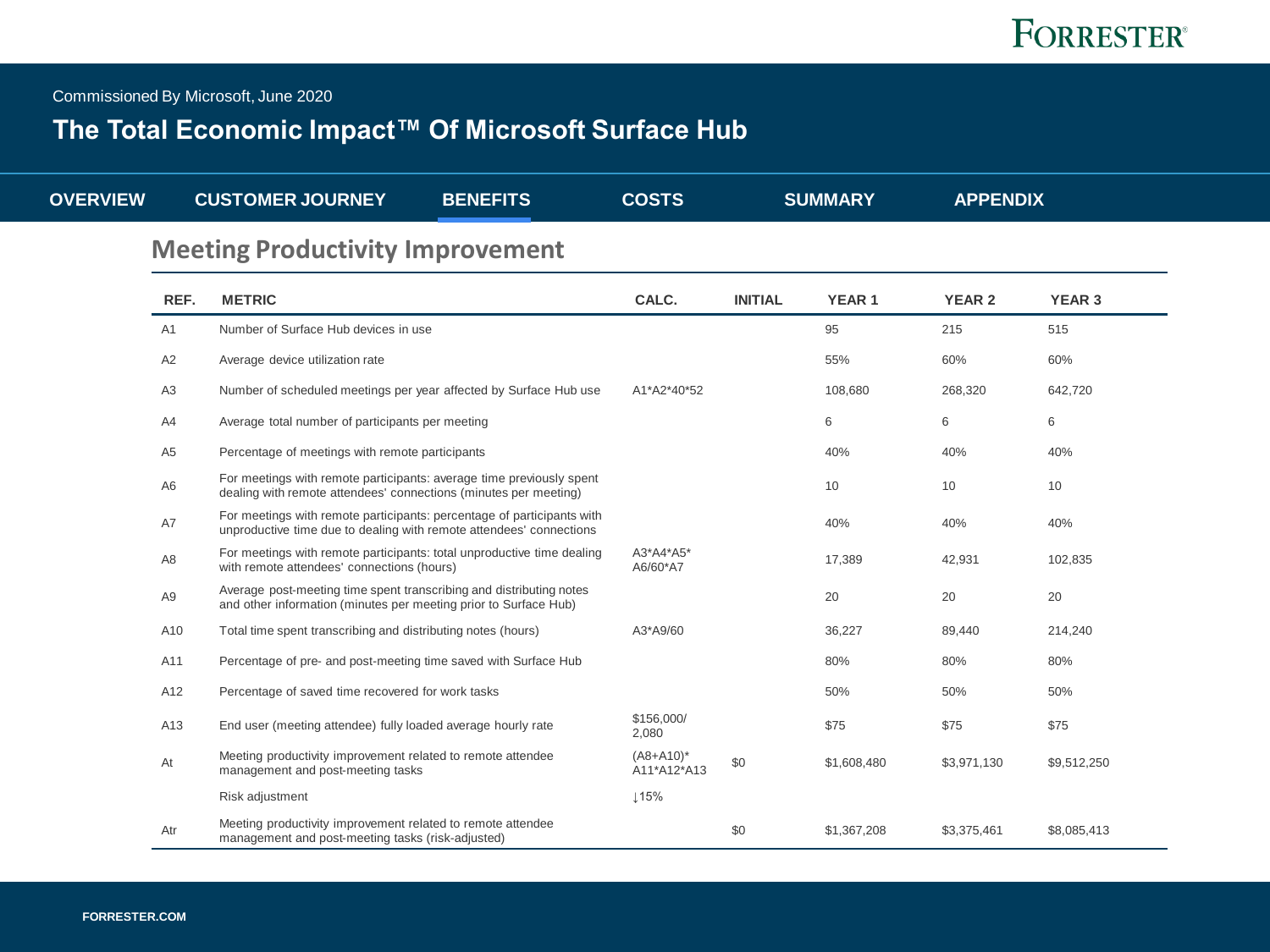Commissioned By Microsoft, June 2020

### **The Total Economic Impact™ Of Microsoft Surface Hub**

| <b>OVERVIEW</b> | <b>CUSTOMER JOURNEY</b> | <b>BENEFITS</b> | <b>COSTS</b> | <b>SUMMARY</b> | <b>APPENDIX</b> |  |
|-----------------|-------------------------|-----------------|--------------|----------------|-----------------|--|
|                 | 1 2 3 4 5 6 7 8         |                 |              |                |                 |  |

### **Microsoft Surface Hub enables:**

#### **AVOIDED PRINTING COSTS**

- Moving to Surface Hub helped interviewed organizations substantially reduce their printing costs (as well as the time spent on that printing). Since Surface Hubs provide easy access to digital information via OneDrive or SharePoint, the ability to project information onto a Surface Hub from various devices, and the ability to readily capture a group's collective input directly onto documents or the whiteboard, organizers and participants no longer felt compelled to bring a lot of printouts to in-person meetings.
- A senior technical architect for a utility said: "People no longer feel they need to bring printouts of their 50-page presentation to a meeting." A senior manager at a professional service firm noted: "In the past, we often printed a thousand pages for a client meeting. Now we don't even print, since it's all there electronically." A service designer, digital workspace, for a financial services company said: "Being a financial institution, we printed everything, and we printed it multiple times. We've absolutely reduced printing costs by moving to Surface Hubs."
- **Avoided printing costs saved the composite organization a risk-adjusted total present value of \$6.0 million over three years.**



**Three-year PV: \$6.0 million**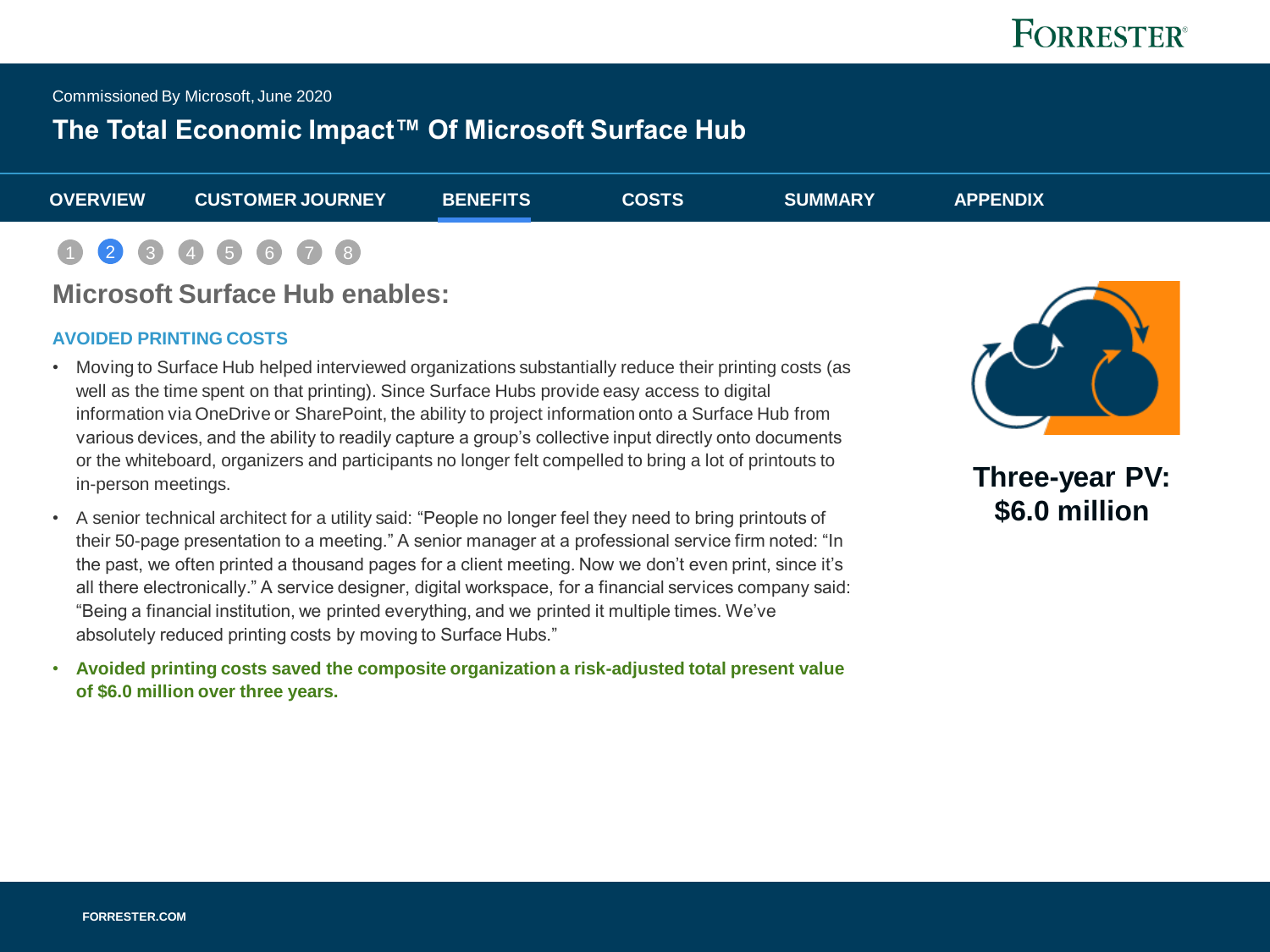Commissioned By Microsoft, June 2020

## **The Total Economic Impact™ Of Microsoft Surface Hub**

|  | <b>OVERVIEW</b> | <b>CUSTOMER JOURNEY</b> | <b>BENEFITS</b> | <b>COSTS</b> | <b>SUMMARY</b> | <b>APPENDIX</b> |
|--|-----------------|-------------------------|-----------------|--------------|----------------|-----------------|
|--|-----------------|-------------------------|-----------------|--------------|----------------|-----------------|

### **Avoided Printing Costs**

| REF.           | <b>METRIC</b>                                                               | CALC.                               | <b>INITIAL</b> | <b>YEAR1</b> | <b>YEAR 2</b> | <b>YEAR 3</b> |
|----------------|-----------------------------------------------------------------------------|-------------------------------------|----------------|--------------|---------------|---------------|
| <b>B1</b>      | Percentage of meetings with printed<br>handouts                             |                                     |                | 50%          | 50%           | 50%           |
| <b>B2</b>      | Meetings with printed handouts held<br>in Surface Hub spaces                | $A3*B1$                             |                | 54,340       | 134,160       | 321,360       |
| B <sub>3</sub> | Number of pages printed per meeting<br>that can be avoided with Surface Hub |                                     |                | 150          | 150           | 150           |
| <b>B4</b>      | Percentage of printouts that are color<br>copies                            |                                     |                | 40%          | 40%           | 40%           |
| B <sub>5</sub> | Cost for color copy per page                                                |                                     |                | \$0.20       | \$0.20        | \$0.20        |
| B <sub>6</sub> | Cost for black and white copy per<br>page                                   |                                     |                | \$0.05       | \$0.05        | \$0.05        |
| <b>Bt</b>      | Avoided printing costs                                                      | (B2*B3*B4*B5)+<br>(B2*B3*(1-B4)*B6) | \$0            | \$896,610    | \$2,213,640   | \$5,302,440   |
|                | Risk adjustment                                                             | ⊥10%                                |                |              |               |               |
| <b>Btr</b>     | Avoided printing costs (risk-adjusted)                                      |                                     | \$0            | \$806,949    | \$1,992,276   | \$4,772,196   |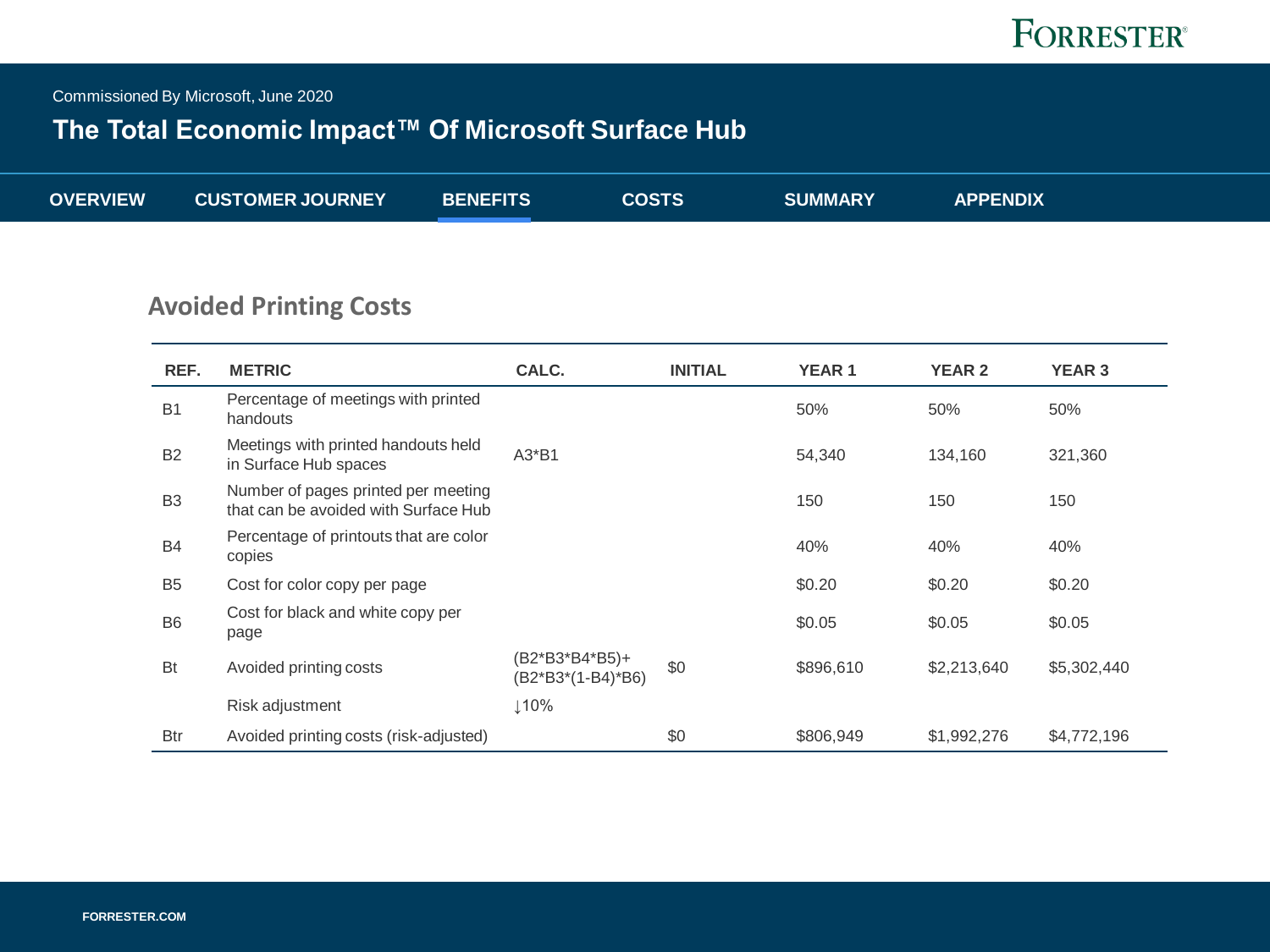Commissioned By Microsoft, June 2020

## **The Total Economic Impact™ Of Microsoft Surface Hub**

| <b>OVERVIEW</b> | <b>CUSTOMER JOURNEY</b> | <b>BENEFITS</b> | <b>COSTS</b> | <b>SUMMARY</b> | <b>APPENDIX</b> |  |
|-----------------|-------------------------|-----------------|--------------|----------------|-----------------|--|
|                 | 1 2 3 4 5 6 7 8         |                 |              |                |                 |  |

### **Microsoft Surface Hub enables:**

#### **AVOIDED TRAVEL EXPENSES**

- The interviewed companies had geographically dispersed operations that historically prompted substantial travel. Surface Hub meetings replaced some of that travel.
- Although it is not quantified for this study, organizations also mentioned reducing the less-productive or unproductive time that employees previously spent in transit.
- A service designer, digital workspace, for a financial services company said: "Our use of Surface Hubs definitely reduces our travel costs, by replacing a lot of trips between our offices." An IT specialist at a manufacturer reported using Surface Hubs to connect various aspects of its worldwide operations, such as geographically disparate design and manufacturing teams. At a utility company with regional operations, a senior technical architect cited both the economic impact and the enhanced employee safety and productivity from using Surface Hub meetings instead of taking road trips to its various facilities.
- **Avoided travel expenses saved the composite organization a risk-adjusted total present value of \$1.4 million over three years.**



**Three-year PV: \$1.4 million**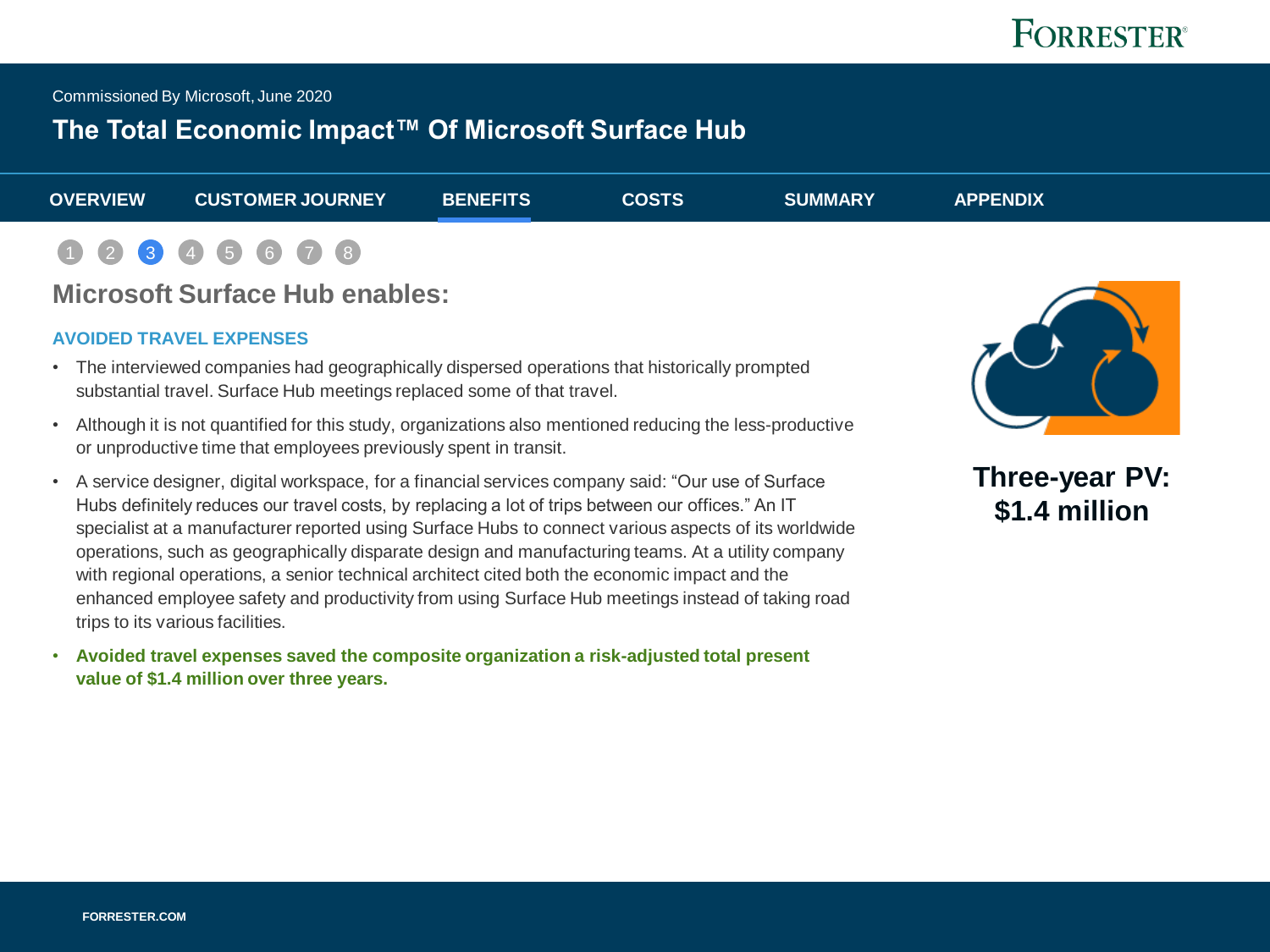Commissioned By Microsoft, June 2020

## **The Total Economic Impact™ Of Microsoft Surface Hub**

| <b>OVERVIEW</b><br><b>CUSTOMER JOURNEY</b><br><b>APPENDIX</b><br><b>COSTS</b><br><b>SUMMARY</b><br><b>BENEFITS</b> |
|--------------------------------------------------------------------------------------------------------------------|
|--------------------------------------------------------------------------------------------------------------------|

## **Avoided Travel Expenses**

| REF.           | <b>METRIC</b>                                             | CALC.                           | <b>INITIAL</b> | <b>YEAR1</b> | <b>YEAR 2</b> | <b>YEAR 3</b>  |
|----------------|-----------------------------------------------------------|---------------------------------|----------------|--------------|---------------|----------------|
| C <sub>1</sub> | Number of Surface Hub devices in use                      | A <sub>1</sub>                  |                | 95           | 215           | 515            |
| C <sub>2</sub> | Number of business trips avoided per<br>device (per year) |                                 |                | 2            | 2             | $\overline{2}$ |
| C <sub>3</sub> | Domestic percentage of trips                              |                                 |                | 80%          | 80%           | 80%            |
| C <sub>4</sub> | Average total cost per domestic trip                      |                                 |                | \$800        | \$800         | \$800          |
| C <sub>5</sub> | International percentage of trips                         |                                 |                | 20%          | 20%           | 20%            |
| C <sub>6</sub> | Average cost per international trip                       |                                 |                | \$2,700      | \$2,700       | \$2,700        |
| Ct             | Avoided travel expenses                                   | (C1*C2*C3*C4)+<br>(C1*C2*C5*C6) | \$0            | \$224,200    | \$507,400     | \$1,215,400    |
|                | Risk adjustment                                           | ↓10%                            |                |              |               |                |
| Ctr            | Avoided travel expenses (risk-adjusted)                   |                                 | \$0            | \$201,780    | \$456,660     | \$1,093,860    |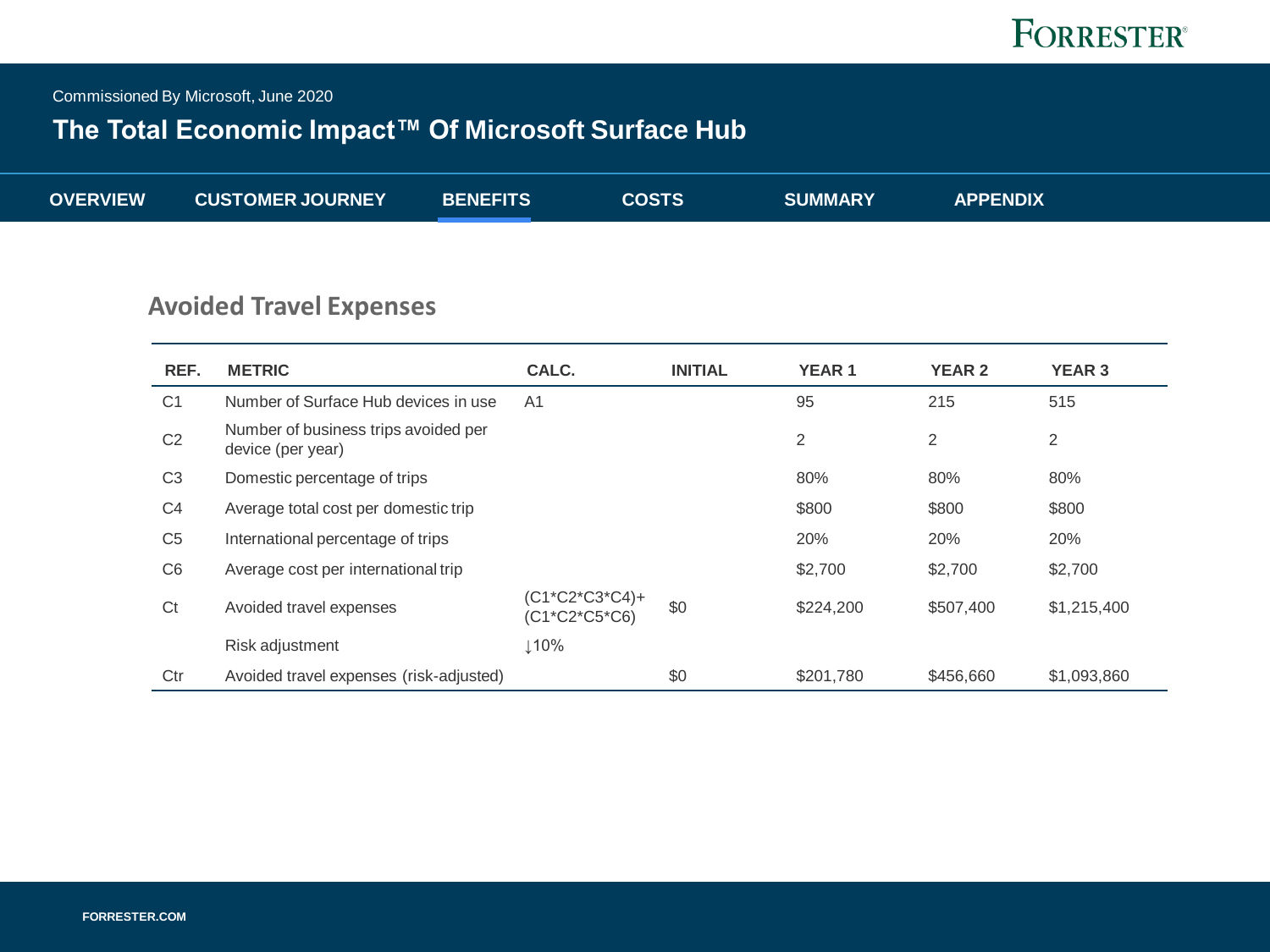<span id="page-11-0"></span>Commissioned By Microsoft, June 2020

### **The Total Economic Impact™ Of Microsoft Surface Hub**

| <b>OVERVIEW</b> | <b>CUSTOMER JOURNEY</b> | <b>BENEFITS</b> | <b>COSTS</b> | <b>SUMMARY</b> | <b>APPENDIX</b> |  |
|-----------------|-------------------------|-----------------|--------------|----------------|-----------------|--|
|                 | 1 2 3 4 5 6 7 8         |                 |              |                |                 |  |

### **Microsoft Surface Hub enables:**

#### **INCREMENTAL INCOME FROM SALES IMPROVEMENT ENABLED BY SURFACE HUBS**

• Leveraging Surface Hubs for client meetings helped a global professional services firm improve its ability to get and keep business by interacting with clients in innovative ways that exemplified its own inventive thinking and by "showing up digitally" at a time when most of its clients have prioritized digital transformation for their organizations. The Surface Hubs are used not only for in-person meetings at a single location, but also to effectively collaborate with remote participants. The firm has held sessions with simultaneous participation from multiple locations worldwide. .



**Three-year PV: \$16.3 million** 

• **Incremental income from sales improvement enabled by Surface Hubs delivered to the composite organization a risk-adjusted total present value of \$16.3 million over three years.** 

| REF.           | <b>METRIC</b>                                                                                          | CALC.                    | <b>INITIAL</b> | <b>YEAR1</b>  | <b>YEAR 2</b> | <b>YEAR 3</b> |
|----------------|--------------------------------------------------------------------------------------------------------|--------------------------|----------------|---------------|---------------|---------------|
| D <sub>1</sub> | Incremental revenue associated with senior executive<br>events held in Surface Hub-equipped spaces     | Interviewee<br>estimates |                | \$300,000,000 | \$600,000,000 | \$900,000,000 |
| D <sub>2</sub> | Percentage incremental revenue attributable to<br>innovative client experience enabled by Surface Hubs |                          |                | 15%           | 15%           | 15%           |
| D <sub>3</sub> | Profit margin                                                                                          |                          |                | 10%           | 10%           | 10%           |
| Dt             | Incremental income from sales improvement enabled<br>by Surface Hubs                                   | $D1*D2*D3$               | \$0            | \$4,500,000   | \$9,000,000   | \$13,500,000  |
|                | Risk adjustment                                                                                        | L25%                     |                |               |               |               |
| Dtr            | Incremental income from sales improvement enabled<br>by Surface Hubs (risk-adjusted)                   |                          | \$0            | \$3,375,000   | \$6,750,000   | \$10,125,000  |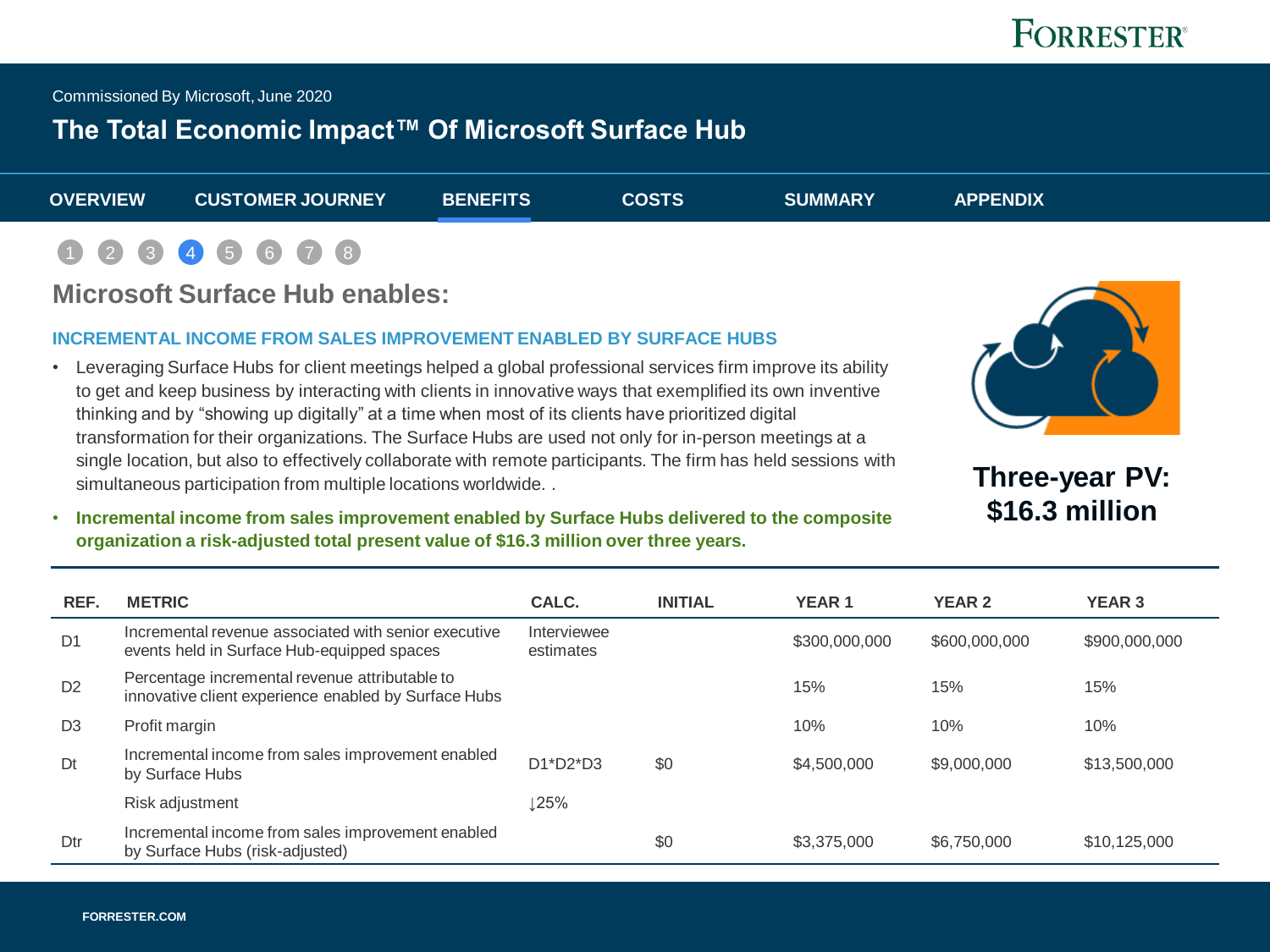Commissioned By Microsoft, June 2020

### **The Total Economic Impact™ Of Microsoft Surface Hub**

| <b>OVERVIEW</b> | <b>CUSTOMER JOURNEY</b> | <b>BENEFITS</b> | <b>COSTS</b> | <b>SUMMARY</b> | <b>APPENDIX</b> |  |
|-----------------|-------------------------|-----------------|--------------|----------------|-----------------|--|
|                 | 1 2 3 4 5 6 7 8         |                 |              |                |                 |  |

### **Microsoft Surface Hub enables:**

#### **COST SAVINGS FROM AVOIDED MEETING SPACE EQUIPMENT PURCHASES**

- When interviewed organizations deployed Surface Hubs for already-planned meeting space buildouts or refreshes of existing meeting spaces, they reported considerable savings compared to what they had budgeted to spend for legacy audiovisual systems in those spaces.
- 
- **Cost savings from avoided meeting space equipment purchases saved the composite organization a risk-adjusted total present value of \$4.0 million over three years.**

**Three-year PV: \$4.0 million** 

| REF.           | <b>METRIC</b>                                                                                                                      | CALC.       | <b>INITIAL</b> | <b>YEAR1</b> | <b>YEAR 2</b> | <b>YEAR 3</b> |
|----------------|------------------------------------------------------------------------------------------------------------------------------------|-------------|----------------|--------------|---------------|---------------|
| E1             | Number of Surface Hub devices put into use                                                                                         |             | 25             | 70           | 120           | 300           |
| E <sub>2</sub> | Percentage of those Surface Hub devices that<br>replaced a planned refresh or buildout of meeting<br>room audiovisual capabilities |             | 50%            | 50%          | 25%           | 25%           |
| E <sub>3</sub> | Avoided initial hardware, software, and<br>implementation services with Surface Hub, average<br>per room                           |             | \$35,000       | \$35,000     | \$35,000      | \$35,000      |
| Et             | Cost savings from avoided meeting space equipment<br>purchases                                                                     | $E1*E2*E3$  | \$437,500      | \$1,225,000  | \$1,050,000   | \$2,625,000   |
|                | Risk adjustment                                                                                                                    | $\perp$ 10% |                |              |               |               |
| Etr            | Cost savings from avoided meeting space equipment<br>purchases (risk-adjusted)                                                     |             | \$393.750      | \$1,102,500  | \$945,000     | \$2,362,500   |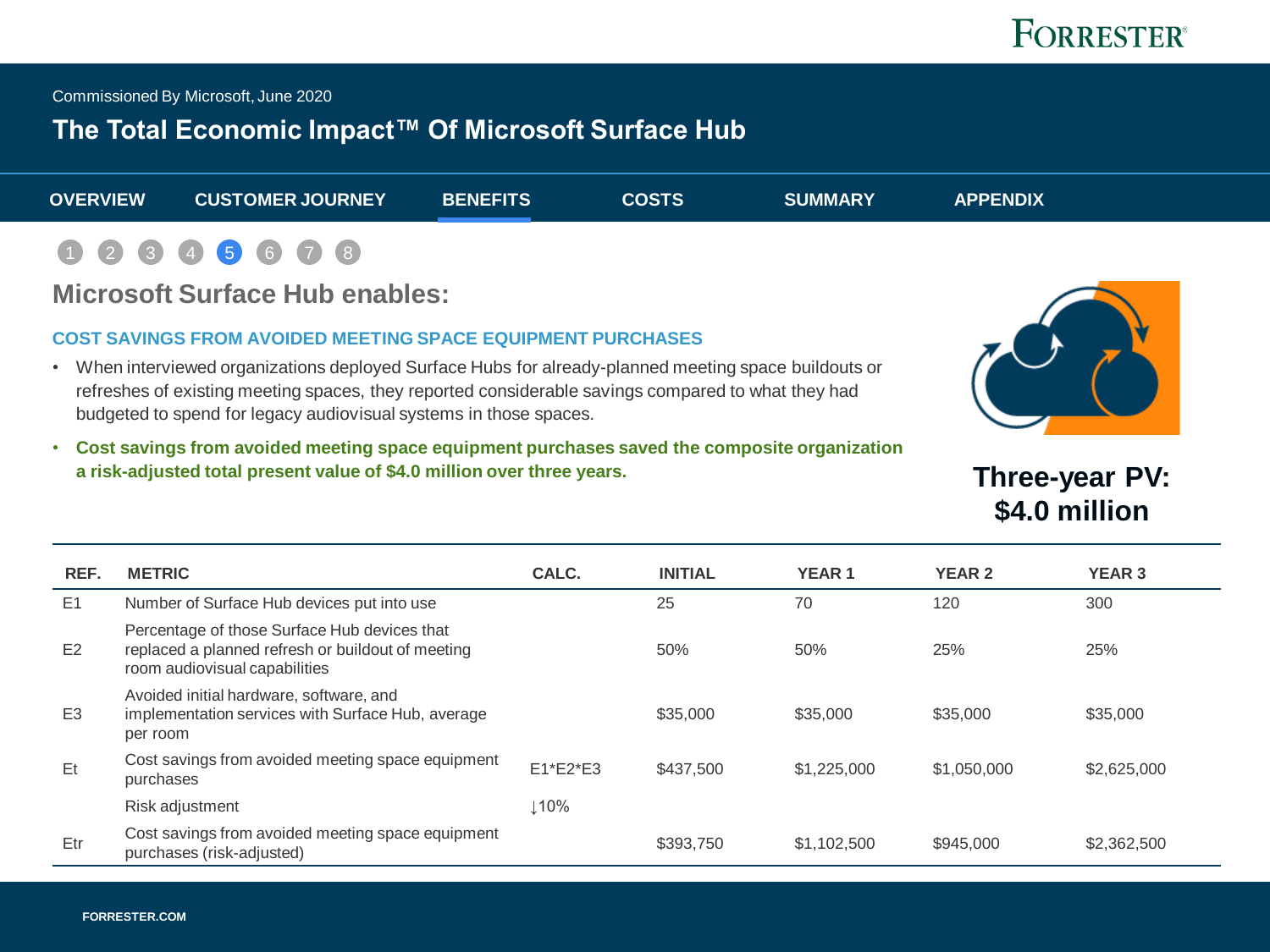Commissioned By Microsoft, June 2020

## **The Total Economic Impact™ Of Microsoft Surface Hub**

| <b>OVERVIEW</b> | <b>CUSTOMER JOURNEY</b> | <b>BENEFITS</b> | <b>COSTS</b> | <b>SUMMARY</b> | <b>APPENDIX</b> |  |
|-----------------|-------------------------|-----------------|--------------|----------------|-----------------|--|
|                 | 1 2 3 4 5 6 7 8         |                 |              |                |                 |  |

### **Microsoft Surface Hub enables:**

#### **AVOIDED EVENT-RELATED AUDIOVISUAL EXPENSES**

- An interviewee from a manufacturer found their organization could use its Surface Hubs at external events for which it previously would have paid a services provider to set up and operate audiovisual equipment. Examples include press briefings, conferences, events with corporate or university partners, and open houses for potential employees.
- Because each external event now costs less, the organization can hold more of them.
- **Avoided event-related audiovisual expenses saved the composite organization a riskadjusted total present value of \$752,930 over three years.**



**Three-year PV: \$752,930**

| REF.           | <b>METRIC</b>                                                                                           | CALC.   | <b>INITIAL</b> | <b>YEAR1</b> | <b>YEAR 2</b> | <b>YEAR 3</b> |
|----------------|---------------------------------------------------------------------------------------------------------|---------|----------------|--------------|---------------|---------------|
| F <sub>1</sub> | Number of events for which Surface Hub use<br>replaces external audiovisual equipment vendor<br>support |         |                | 10           | 12            | 14            |
| F <sub>2</sub> | Average audiovisual vendor fees avoided per event                                                       |         |                | \$30,000     | \$30,000      | \$30,000      |
| Ft             | Avoided event-related audiovisual expenses                                                              | $F1*F2$ | \$0            | \$300,000    | \$360,000     | \$420,000     |
|                | Risk adjustment                                                                                         | .15%    |                |              |               |               |
| Ftr            | Avoided event-related audiovisual expenses (risk-<br>adjusted)                                          |         | \$0            | \$255,000    | \$306,000     | \$357,000     |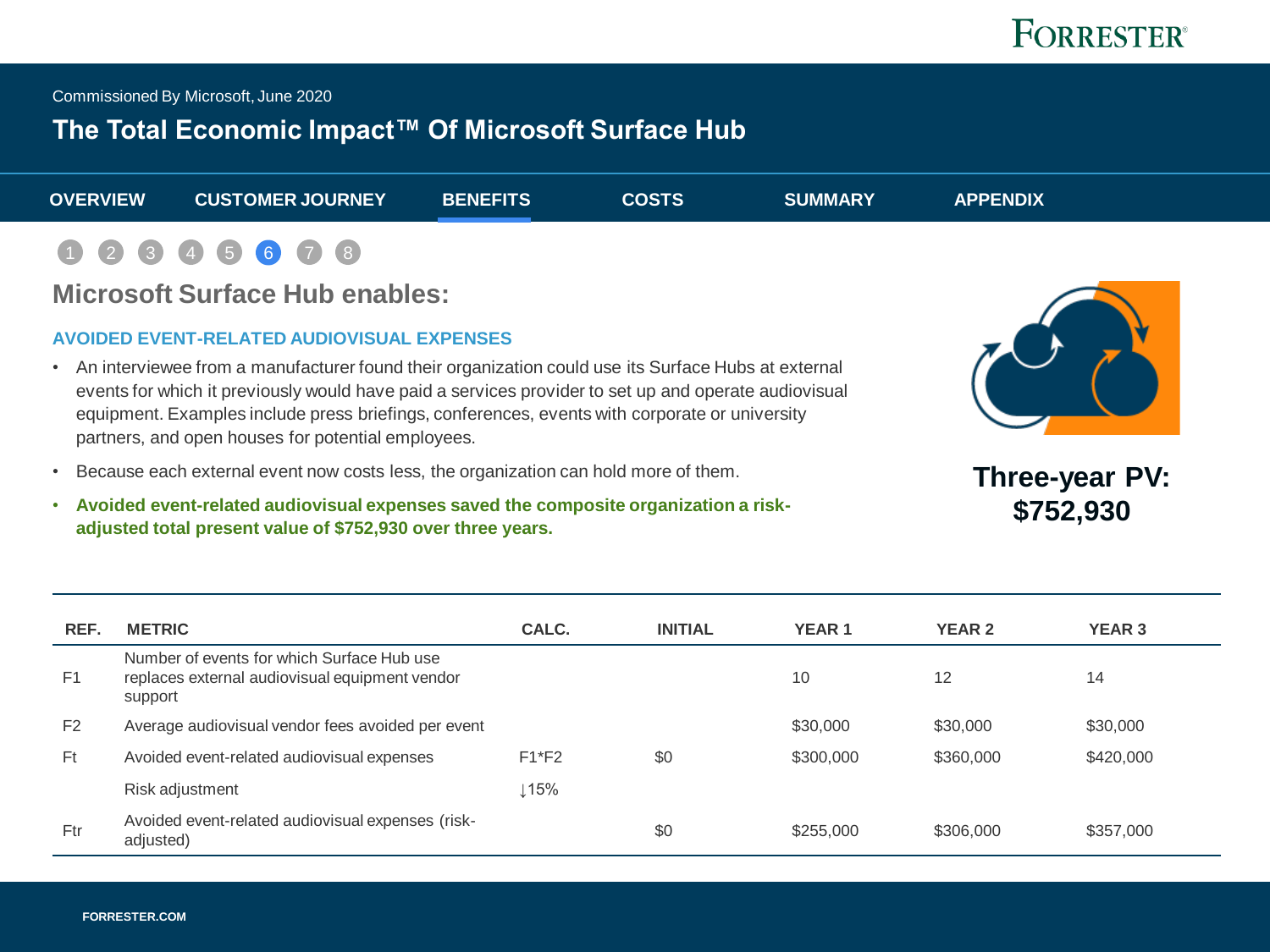

<span id="page-14-0"></span>Commissioned By Microsoft, June 2020

## **The Total Economic Impact™ Of Microsoft Surface Hub**

| <b>OVERVIEW</b> | <b>CUSTOMER JOURNEY</b> | <b>BENEFITS</b> | <b>COSTS</b> | <b>SUMMARY</b> | <b>APPENDIX</b> |
|-----------------|-------------------------|-----------------|--------------|----------------|-----------------|
|                 | 0 2 3 4 5 6 7 8         |                 |              |                |                 |

#### **Total Benefits:**

#### **CALCULATIONS FOR ALL BENEFITS AND DISCOUNTING TO CALCULATE THREE-YEAR PRESENT VALUE**

| REF.       | <b>METRIC</b>                                                                                        | <b>INITIAL</b> | <b>YEAR 1</b> | <b>YEAR 2</b> | <b>YEAR 3</b> | <b>TOTAL</b> | <b>PRESENT</b><br><b>VALUE</b> |
|------------|------------------------------------------------------------------------------------------------------|----------------|---------------|---------------|---------------|--------------|--------------------------------|
| Atr        | Meeting productivity improvement related to<br>remote attendee management and post-<br>meeting tasks | \$0            | \$1,367,208   | \$3,375,461   | \$8,085,413   | \$12,828,081 | \$10,107,243                   |
| <b>Btr</b> | Avoided printing costs                                                                               | \$0            | \$806,949     | \$1,992,276   | \$4,772,196   | \$7,571,421  | \$5,965,521                    |
| Ctr        | Avoided travel expenses                                                                              | \$0            | \$201,780     | \$456,660     | \$1,093,860   | \$1,752,300  | \$1,382,675                    |
| Dtr        | Incremental income from sales improvement<br>enabled by Surface Hubs                                 | \$0            | \$3,375,000   | \$6,750,000   | \$10,125,000  | \$20,250,000 | \$16,253,757                   |
| Etr        | Cost savings from avoided meeting space<br>equipment purchases                                       | \$393.750      | \$1,102,500   | \$945,000     | \$2,362,500   | \$4,803,750  | \$3,951,996                    |
| Ftr        | Avoided event-related audiovisual expenses                                                           | \$0            | \$255,000     | \$306,000     | \$357,000     | \$918,000    | \$752,930                      |
|            | Total benefits (risk-adjusted)                                                                       | \$393,750      | \$7,108,437   | \$13,825,397  | \$26,795,969  | \$48,123,552 | \$38,414,122                   |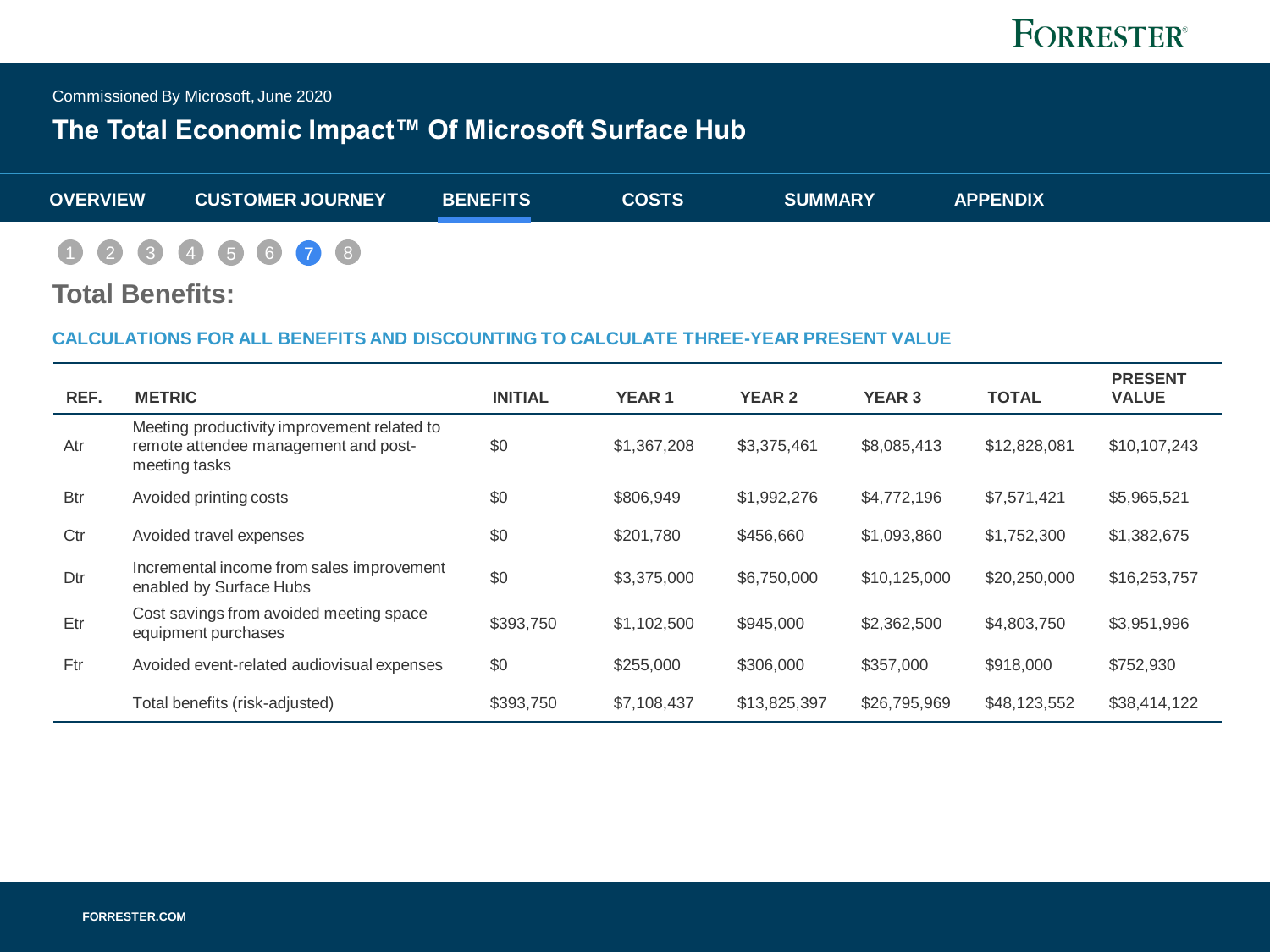<span id="page-15-0"></span>Commissioned By Microsoft, June 2020

### **The Total Economic Impact™ Of Microsoft Surface Hub**

| <b>OVERVIEW</b> | <b>CUSTOMER JOURNEY</b> | <b>BENEFITS</b> | <b>COSTS</b> | <b>SUMMARY</b> | <b>APPENDIX</b> |  |
|-----------------|-------------------------|-----------------|--------------|----------------|-----------------|--|
|                 | 1 2 3 4 5 6 7 8         |                 |              |                |                 |  |

## **Microsoft Surface Hub enables:**

#### **UNQUANTIFIED BENEFITS**

- Greater flexibility around the use of physical space.
- Improved collaboration, resulting in more effective, more efficient, and higher quality meetings.
- Reduction of project/initiative risk and cost, along with faster time-to-revenue.
- Enhanced meeting experience for both in-office and remote participants.
- Broader participation in meetings.
- Flexibility to adjust meeting direction on the fly.
- Data portability.
- Decreased potential for data mis-use.
- Ease of installation and maintenance for the consistent and repeatable Surface Hub solution.

#### **FUTURE FLEXIBILITY**

- Take advantage of future Surface Hub capabilities as they are added.
- Integrate non-Microsoft applications with Surface Hubs.
- Continue to evolve the physical workspace.

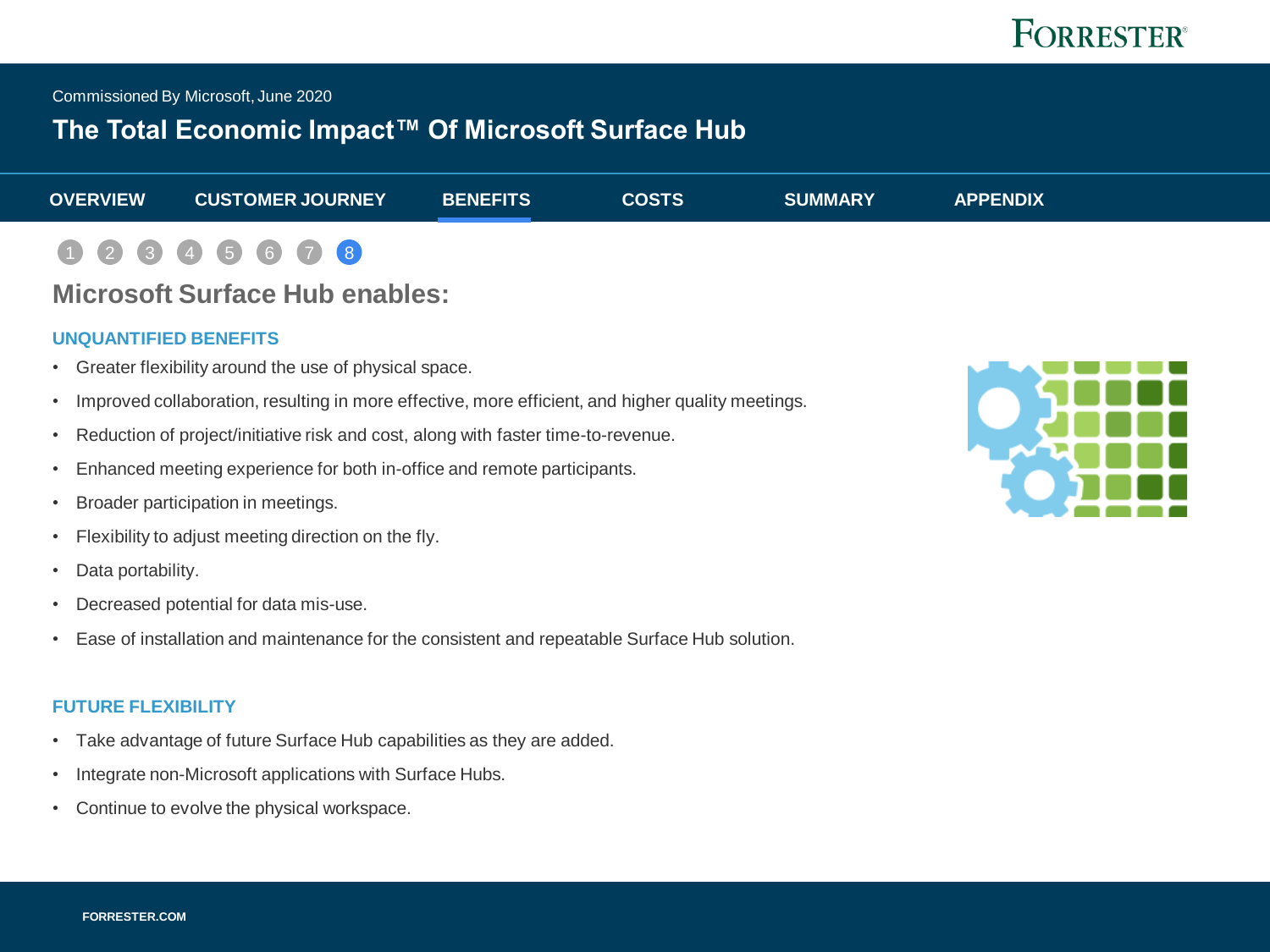<span id="page-16-0"></span>Commissioned By Microsoft, June 2020

## **The Total Economic Impact™ Of Microsoft Surface Hub**

| <b>OVERVIEW</b> | <b>CUSTOMER JOURNEY</b> | <b>BENEFITS</b> | <b>COSTS</b> | <b>SUMMARY</b> | <b>APPENDIX</b> |
|-----------------|-------------------------|-----------------|--------------|----------------|-----------------|
|                 |                         |                 |              |                |                 |

#### **Categories Of Investment**

The composite organization experienced the following costs associated with an investment in Surface Hub:

- **Microsoft fees:** Microsoft fees included device acquisition costs and annual device service fees. Fees for Teams and other Microsoft software are not included in calculations as that software typically is already in place. The per-device cost for a Surface Hub varies based on the installation method (wall mount versus mobile cart) and also may vary slightly across markets. A Meeting Room services subscription is required for Skype for Business/Teams video conferencing and calling, which is a core function of the Surface Hub. Alternately, Microsoft customers who have Enterprise Agreements (EAs) may elect to use an E3/E5 license as part of their EA. Surface Hub ships with Word, PowerPoint, Excel, and PowerBI, which can be used to present and review at no charge. The whiteboard application (used for co-creation and brainstorming) is available within Teams at no additional charge. Optional items include a mobile battery (for use with the mobile stand) and two- or three-year extended warranties. **Microsoft fees for Surface Hub over three years had a risk-adjusted total present value of \$5.5 million.**
- **Internal labor costs for implementation, management, and support:** Interviewed organizations typically implemented Surface Hub using internal IT and facilities staff with informal assistance from Microsoft. Implementation also included end user communications and training, which interviewed organizations cited as critical to Surface Hub adoption and successful use. Ongoing labor costs included support of the Surface Hubs and end users. **The composite organization incurred initial and ongoing internal labor costs for Surface Hub totaling \$4.0 million.**

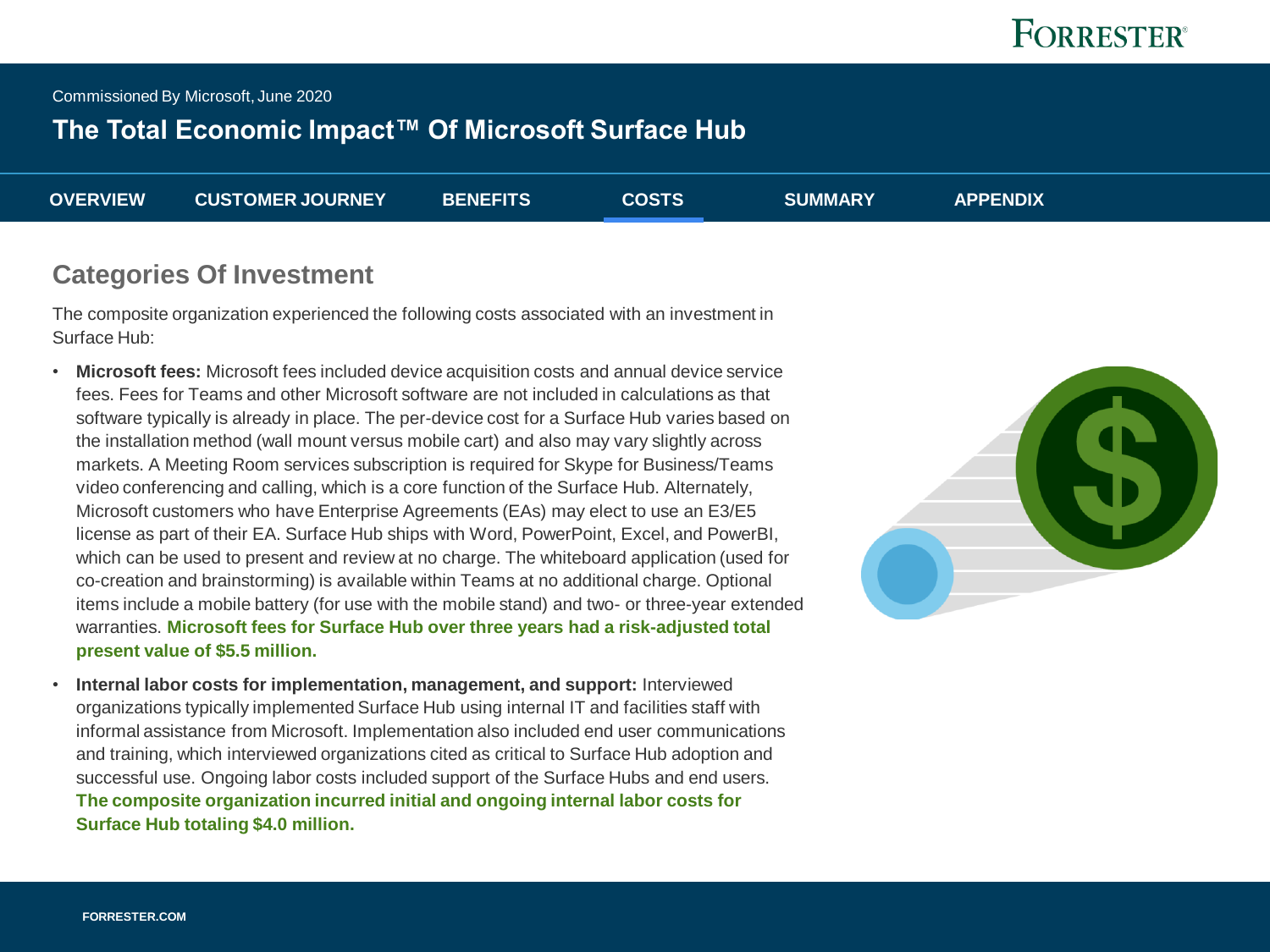<span id="page-17-0"></span>Commissioned By Microsoft, June 2020

## **The Total Economic Impact™ Of Microsoft Surface Hub**

| <b>OVERVIEW</b>                                                                                                                                                                                                                                                                                                                                                                                                                                                                                                                                                                                                                                                                          | <b>CUSTOMER JOURNEY</b> | <b>BENEFITS</b>   | <b>COSTS</b>  | <b>SUMMARY</b>                                                                                                                                                                    |                                            | <b>APPENDIX</b>   |                   |                      |
|------------------------------------------------------------------------------------------------------------------------------------------------------------------------------------------------------------------------------------------------------------------------------------------------------------------------------------------------------------------------------------------------------------------------------------------------------------------------------------------------------------------------------------------------------------------------------------------------------------------------------------------------------------------------------------------|-------------------------|-------------------|---------------|-----------------------------------------------------------------------------------------------------------------------------------------------------------------------------------|--------------------------------------------|-------------------|-------------------|----------------------|
| <b>Results And Financial Summary</b><br>The financial results calculated in the Benefits and Costs sections can be<br>used to determine the ROI, NPV, and payback period for the organization's<br>investment in Surface Hub. These values are determined by applying<br>Forrester's risk-adjustment values to the unadjusted results in each relevant<br>cost and benefit. The financial results exclude any contribution from<br>unquantified benefits or future flexibility described on slide 16 of this study.<br>The risk-adjusted ROI is 302%.<br>$\bullet$<br>The risk-adjusted NPV is \$28.9 million.<br>• The payback period is $<6$ months.<br>See Appendix for more details. |                         |                   |               | Total costs<br><b>Total benefits</b><br>\$40.0 M<br>Cash<br>flows<br>\$35.0 M<br>\$30.0 M<br>\$25.0 M<br>\$20.0 M<br>\$15.0 M<br>\$10.0 M<br>\$5.0 M<br>$-$ \$5.0 M<br>$-$10.0 M$ | •Cumulative net benefits<br><b>Initial</b> | Year <sub>1</sub> | Year <sub>2</sub> | Year <sub>3</sub>    |
|                                                                                                                                                                                                                                                                                                                                                                                                                                                                                                                                                                                                                                                                                          | <b>INITIAL</b>          | YEAR <sub>1</sub> | <b>YEAR 2</b> | <b>YEAR 3</b>                                                                                                                                                                     |                                            | <b>TOTAL</b>      |                   | <b>PRESENT VALUE</b> |
| Costs                                                                                                                                                                                                                                                                                                                                                                                                                                                                                                                                                                                                                                                                                    | $(\$624,808)$           | (\$1,649,792)     | (\$2,754,297) | (\$6,866,727)                                                                                                                                                                     |                                            | (\$11,895,623)    |                   | (\$9,559,971)        |
| <b>Benefits</b>                                                                                                                                                                                                                                                                                                                                                                                                                                                                                                                                                                                                                                                                          | \$393,750               | \$7,108,437       | \$13,825,397  | \$26,795,969                                                                                                                                                                      |                                            | \$48,123,552      |                   | \$38,414,122         |
| Net benefits                                                                                                                                                                                                                                                                                                                                                                                                                                                                                                                                                                                                                                                                             | $(\$231,058)$           | \$5,458,646       | \$11,071,100  | \$19,929,242                                                                                                                                                                      |                                            | \$36,227,929      |                   | \$28,854,151         |
| <b>ROI</b>                                                                                                                                                                                                                                                                                                                                                                                                                                                                                                                                                                                                                                                                               |                         |                   |               |                                                                                                                                                                                   |                                            |                   |                   | 302%                 |
| Payback period                                                                                                                                                                                                                                                                                                                                                                                                                                                                                                                                                                                                                                                                           |                         |                   |               |                                                                                                                                                                                   |                                            |                   |                   | $<$ 6 months         |